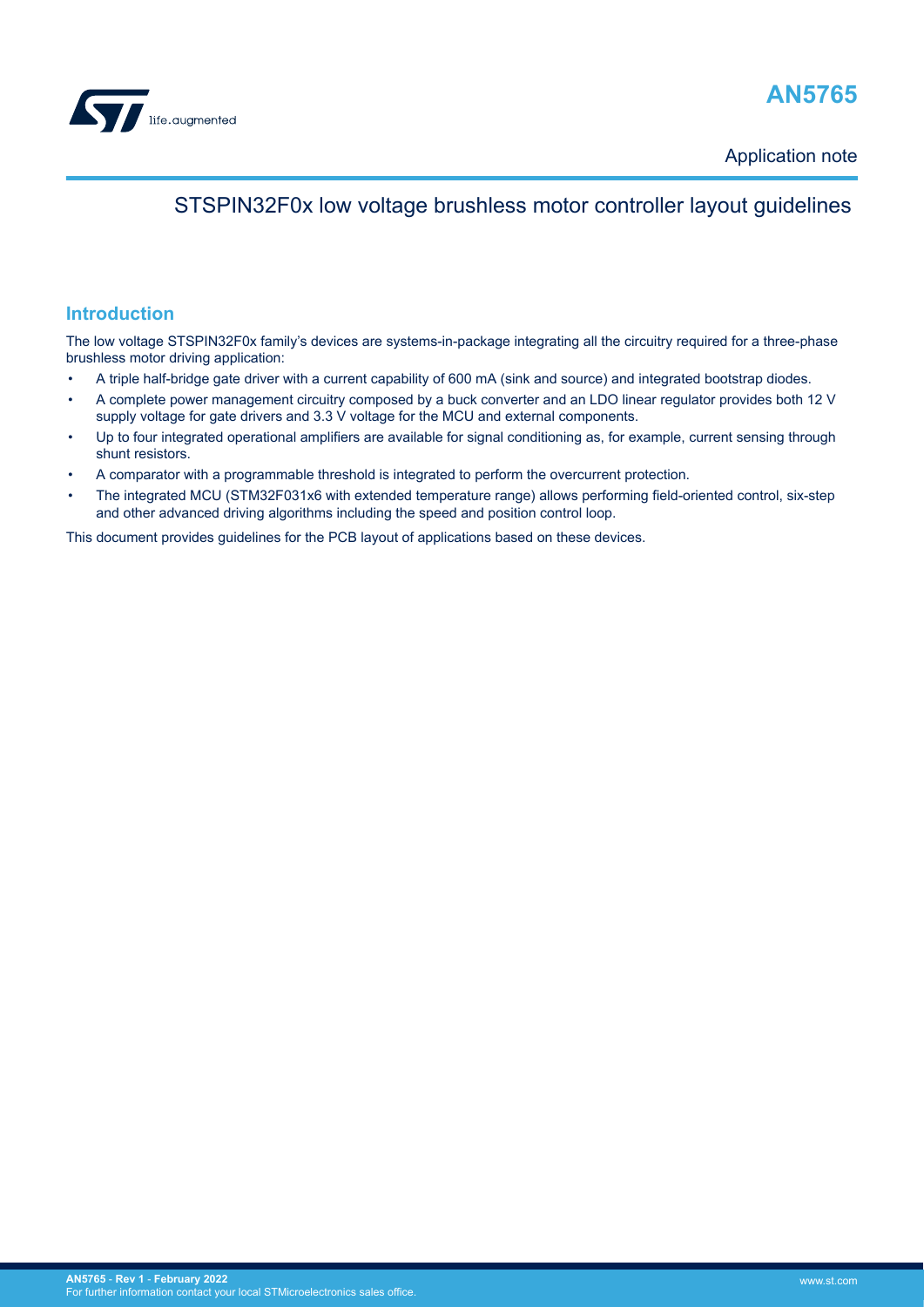# <span id="page-1-0"></span>**1 Buck regulator**

The step-down buck regulator embedded in the devices is based on a hysteretic control, making it stable in a wide input voltage and load current ranges.

For more details about the operation and selection of the external components, refer to the dedicated Application Note AN5128 STSPIN32F0/F0A/F0B - Buck converter (see [www.st.com](http://www.st.com)).





Positioning and layout of the buck regulator's components are critical from both a noise and EMI point of view. The following is a list of the key points to be considered during the layout of this section:

- Ceramic input capacitor  $(C_M)$  should be positioned as near as possible to the VM pin.
- Keep the loop's area composed by recirculation diode, inductor  $(L_{SW})$  and output capacitor (C<sub>DDA\_POL</sub>) as small as possible.
- Output capacitor (C<sub>DDA\_POL</sub>) must be positioned between inductor (L<sub>SW</sub>) and bypass capacitor (C<sub>DDA</sub>).
- The routing of the 3.3 V supply to other components should start from the output capacitor, before the bypass capacitor on VDDA  $(C_{DDA})$ .
- It is preferred to separate the ground connection of the output capacitor  $(C_{DDA-POL})$  from device ground.
- One 100 nF ceramic bypass capacitor  $(C_{DDA})$  must be positioned as near as possible to the VDDA pin with the ground side directly connected to the device ground. Keep the bypass capacitor on the same side of the device.
- Another 100 nF ceramic bypass capacitor  $(C_{DD})$  must be positioned as near as possible to the VDD pin with the ground side directly connected to the device ground. Keep the bypass capacitor on the same side of the device.
- Connection between bypass capacitors and respective pins must be direct, with no via or other traces in between.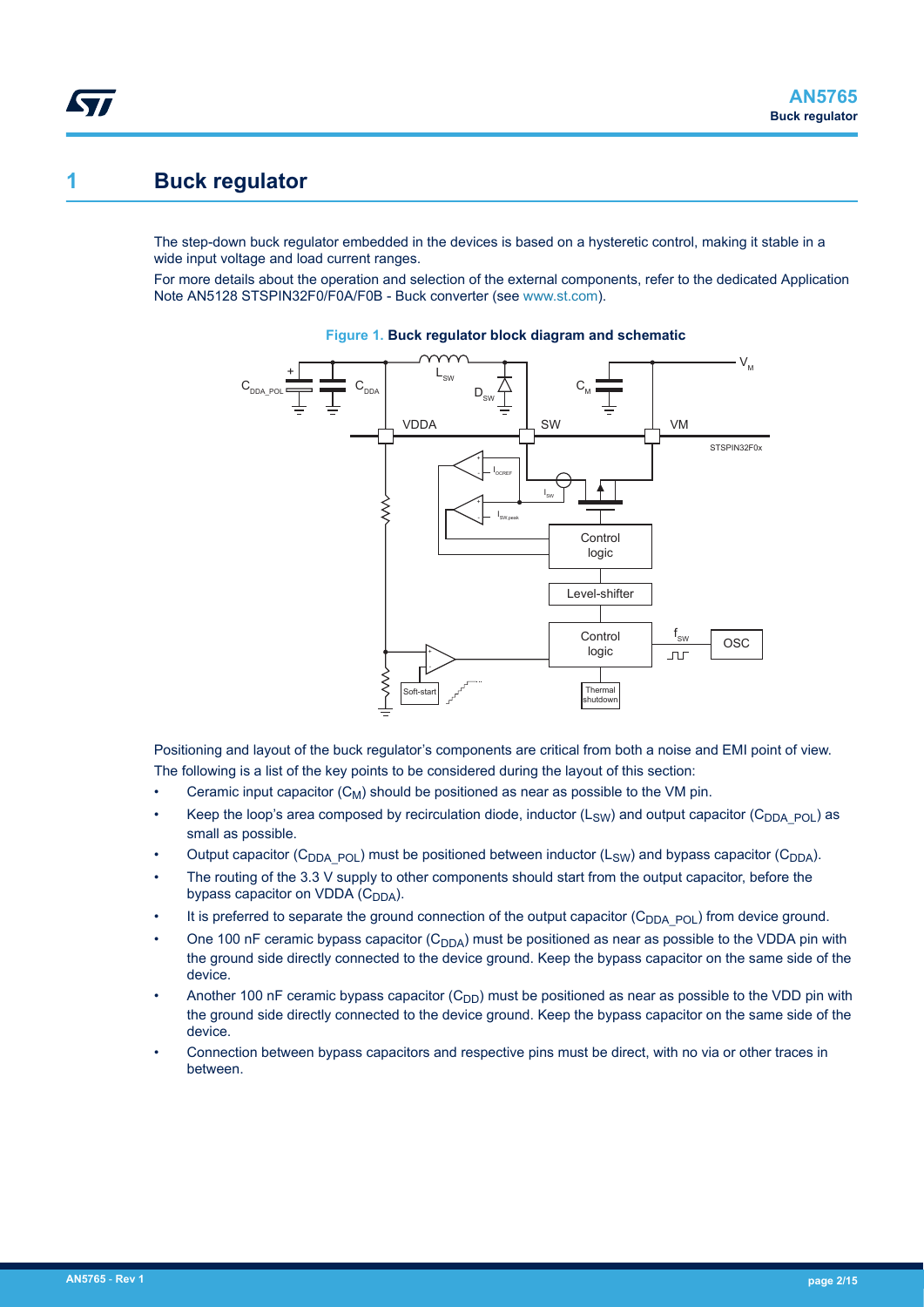<span id="page-2-0"></span>



## **Figure 2. Buck regulator block layout example**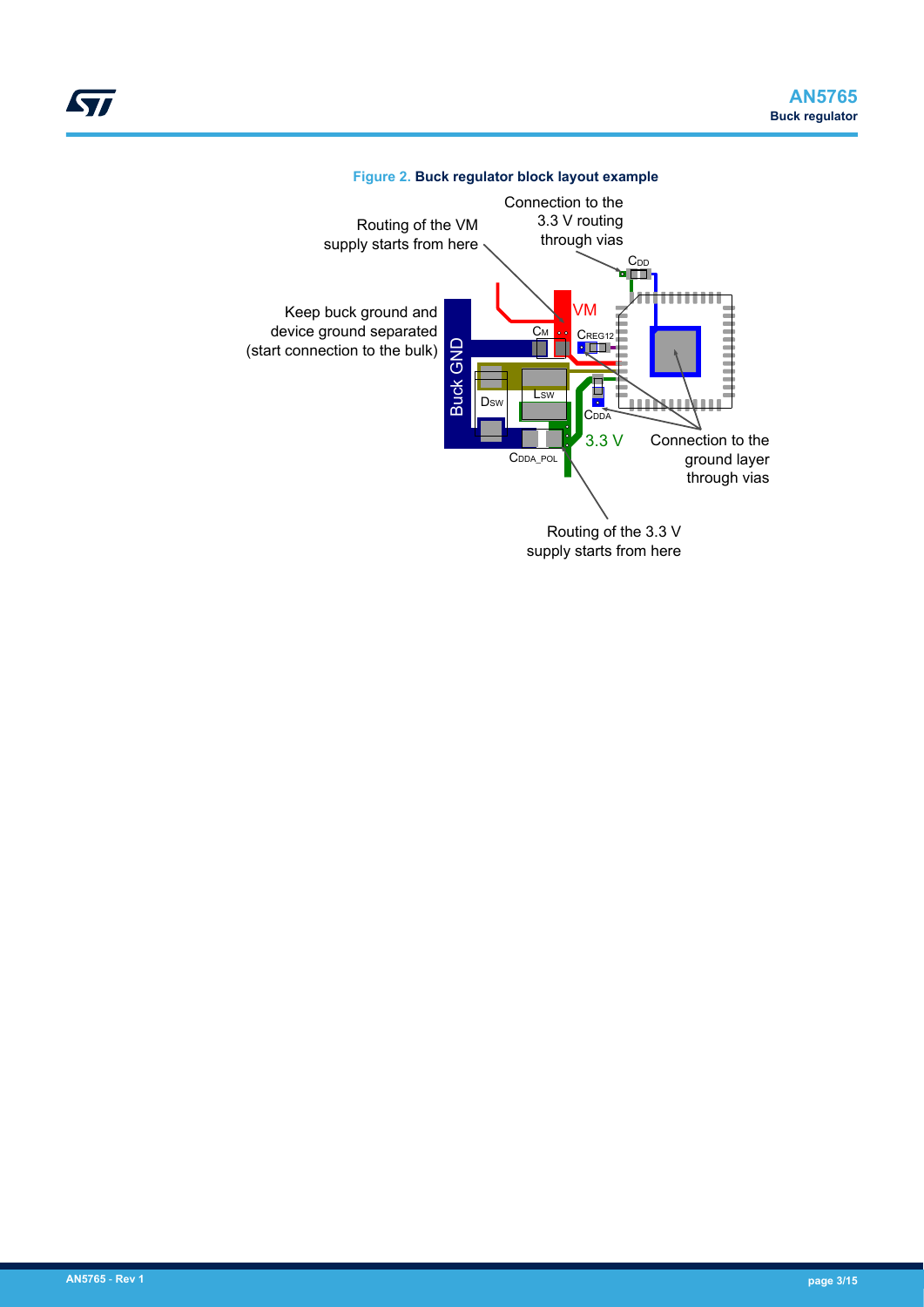# **2 Linear regulator**

<span id="page-3-0"></span>**ST** 

The regulator requires an output capacitor ( $C_{REG12\ POL}$ ) making the control loop stable and a 100 nF bypass capacitor (C<sub>REG12</sub>) providing pulsed currents during gate driver commutations. The bypass capacitor must be placed as near as possible to the REG12 pin and on the same side of the device.

Routing of the 12 V supply to other components must start from the output capacitor, avoiding connection between the bypass capacitor and the REG12 pin.

Both the output and bypass capacitor grounds should be directly connected to the device's ground. This ground is the return path of the low side gate currents and the charging currents of bootstrap capacitors as described in Section 3.3.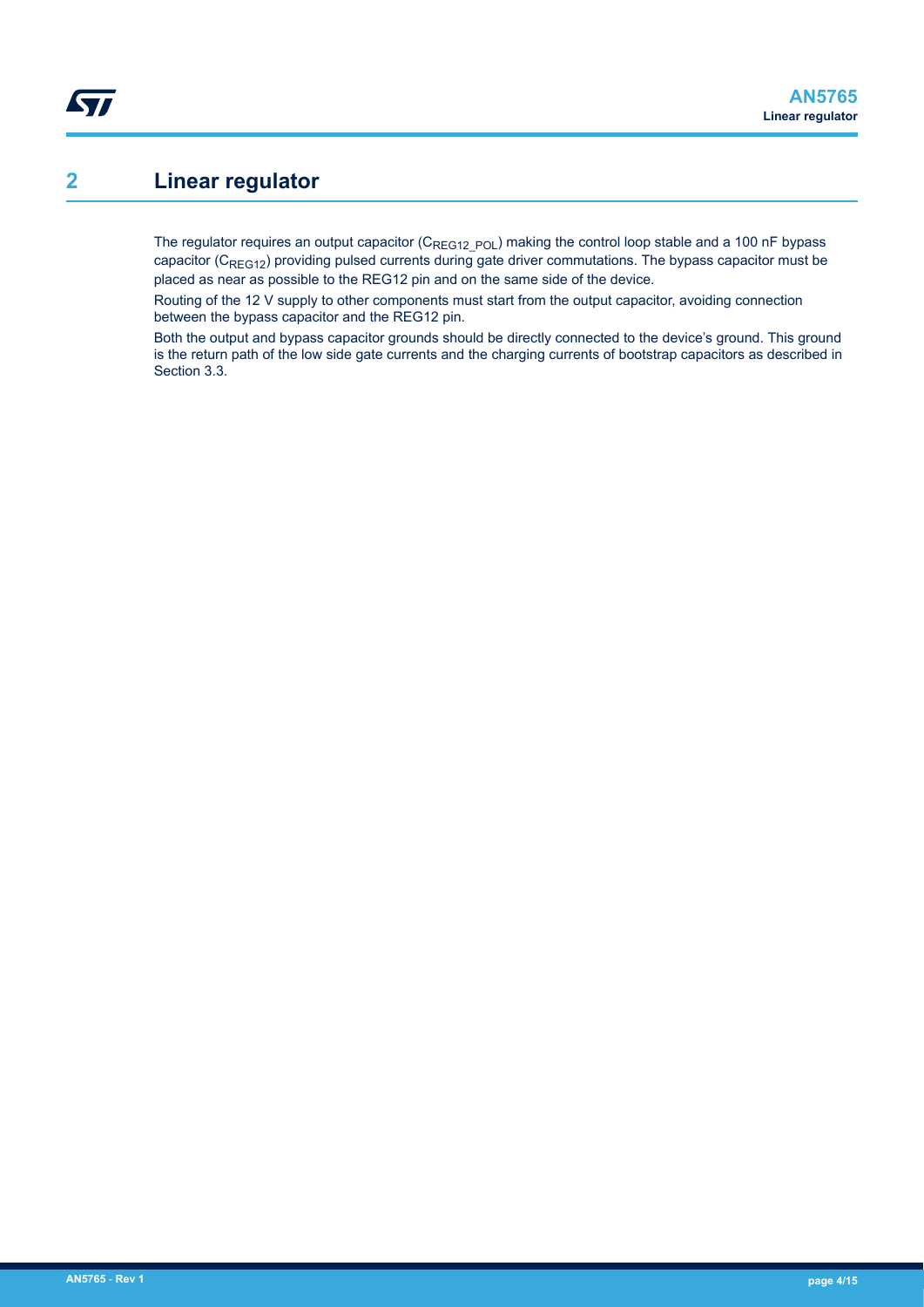## <span id="page-4-0"></span>**3 Gate drivers**

## **3.1 High side gate drivers**

Connection between high side gate drivers and gate must be as direct as possible, avoiding, if possible, via holes. The return path of the gate currents is the respective OUTx connection, and it should be parallel to the high side gate trace. Minimizing this loop reduces EMI radiated emission.

#### **Figure 3. High side gate driver's layout**



### **3.2 Bootstrap capacitors**

Bootstrap capacitors should be positioned as near as possible to the device between BOOTx and OUTx pins. If possible, keep the bootstrap capacitors on the same side of the device.

If a decoupling resistance between OUTx pin and high side MOSFET's source is present, it must be positioned after the bootstrap capacitor.

### **3.3 Low side gate drivers**

Connection between low side gate drivers and gate must be as direct as possible, avoiding, if possible, via holes. The return path of the gate currents is the device ground, in particular 12 V regulator ground. Minimizing this loop reduces EMI radiated emission.

In this case, the best approach is having a dedicated layer for the ground layout.

## **3.4 Below-ground and overshoot protection diodes (optional)**

If, for any reason, the power stage output shows below-ground or overshoot ringings violating the absolute rating of the device, some protection diodes on the OUTx pin could be required.

In this case, the diodes should be positioned as near as possible to the pin.

If a decoupling resistance between OUTx pin and high side MOSFET's source is present, it must be positioned after the diodes.

Connect the below-ground protection diodes between the OUTx pin (cathode) and the device's ground (anode) in the most direct way possible. The same applies to the overshoot protection diodes between OUTx pin (anode) and VM supply of the device (cathode).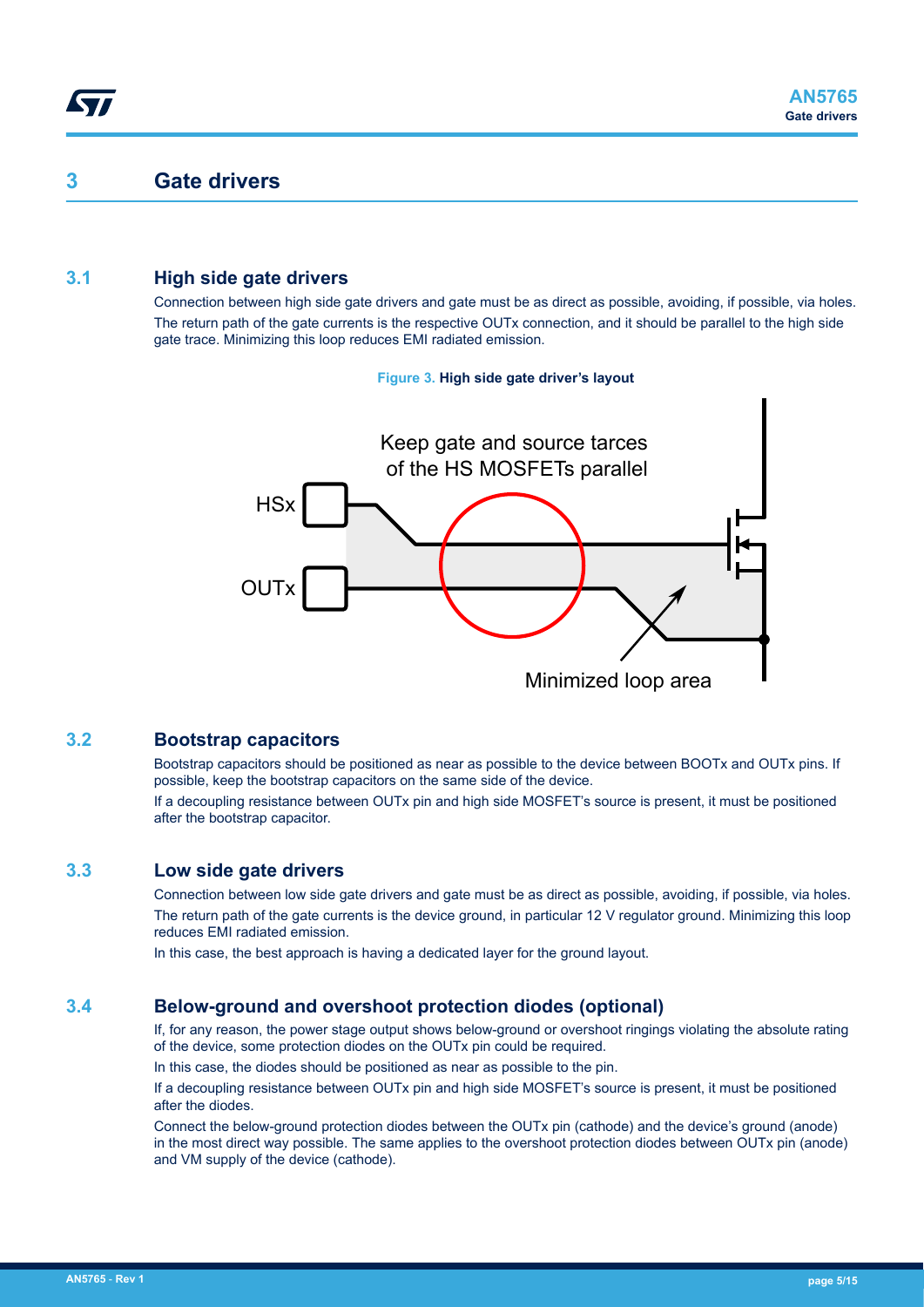<span id="page-5-0"></span>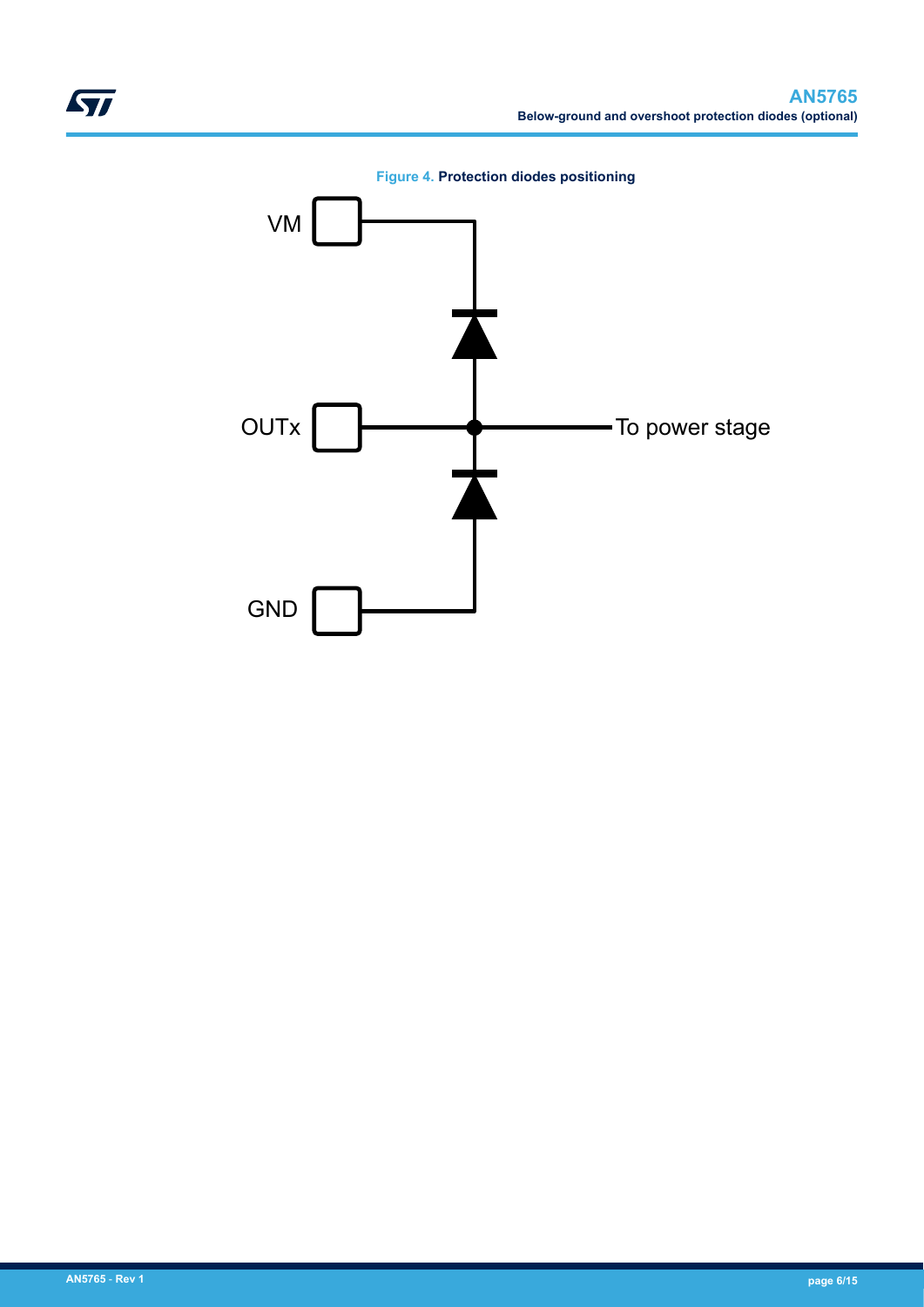## <span id="page-6-0"></span>**4 Power stage**

The power stage is a switching circuitry composed by three half-bridges having a high side and a low side MOSFET. The high powers managed by the inverter make it particularly sensitive to parasitics introduced by the layout: fast voltage transitions are easily coupled through parasitic capacitance and commutated currents could cause ringing when flowing into parasitic inductance.

Considering the cross section of the board, the capacitive coupling occurs when the switching node's trace overlaps with other traces routed on a different layer. For this reason, it is important to avoid positioning of signals and analog/digital supplies directly below the switching circuitry. The only traces that can overlap with the switching node are the inverter supply bus and the power ground. If more than 2 layers are available, it is possible to route other signals below the switching circuitry putting a power ground shield in the intermediate layer.



**Figure 5. Capacitive coupling between traces**

[Figure 6](#page-7-0) shows the half-bridge schematic with the primary parasitics introduced by connections between the MOSFETs. All these effects should be minimized making the respective connection as short and wide as possible. Use of vias on these critical paths is not recommended and, if unavoidable, place multiple vias.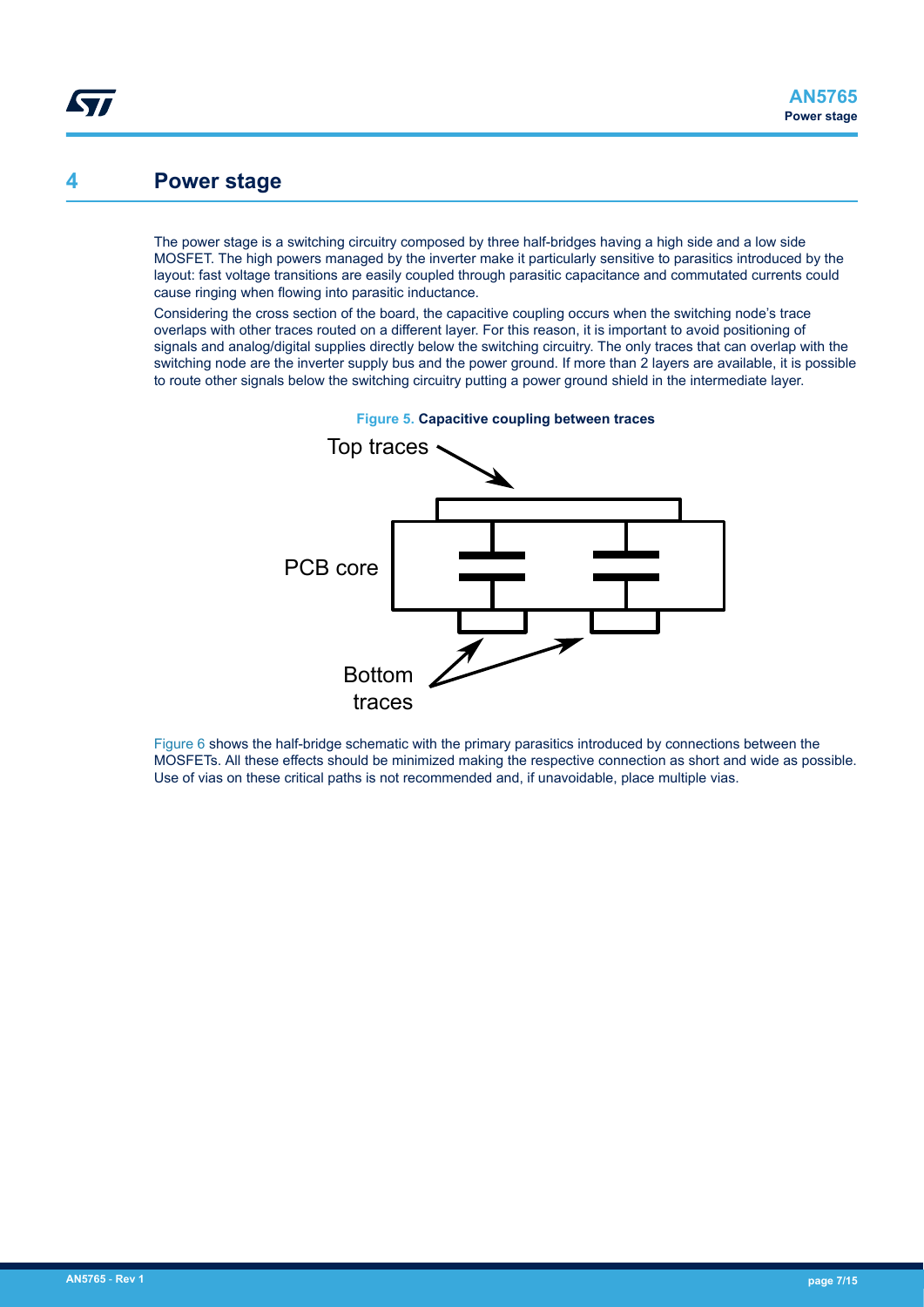<span id="page-7-0"></span>

#### **Figure 6. Half-bridge schematic including primary parasitics**

## **4.1 Current loops**

The supply input, the power stage and the motor phases are part of some high-current loops. In fact, according to the control algorithm, the power stage sources current from the power supply input, distributes it into the motor phases and closes the loop on the power supply negative lead.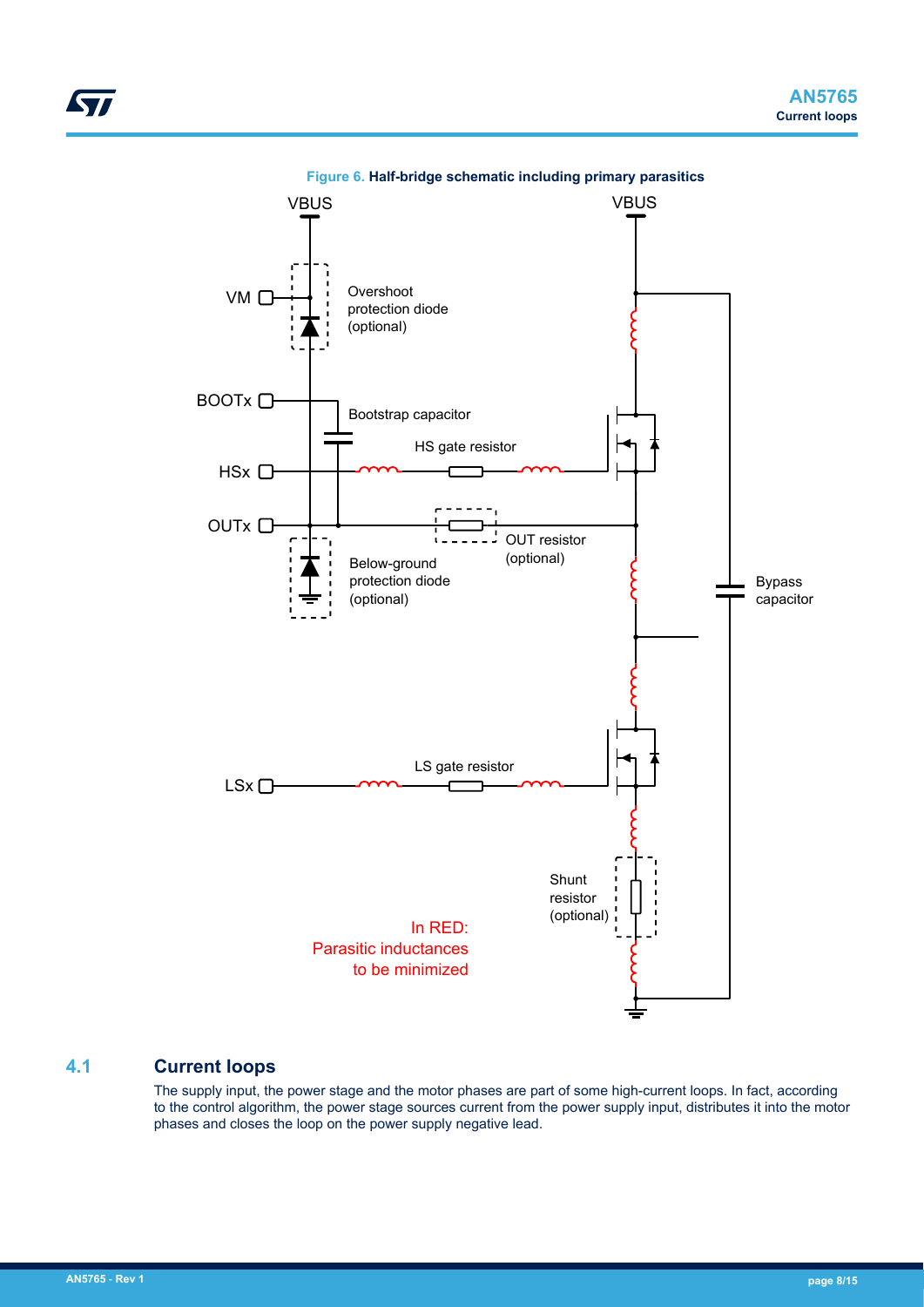<span id="page-8-0"></span>

#### **Figure 7. Current loops in three-phase motor applications**

These loops are subject to high switching currents, so it is important to keep their area as small as possible to prevent ringing and radiated EMI.

The guidelines for the layout of these loops are:

- Minimize distances between loop components (high side and low side switches, shunt resistors, bulk and bypass capacitors). In this way both loop area and parasitics are minimized.
- Keep the trace size wide (lower parasitics).
- Connection between layers must be performed using multiple vias distributed over the entire width of the trace.
- Take advantage of different layers allowing the return current to flow back to the negative supply lead parallel to the one coming from the positive lead.



#### **Figure 8. Via positioning for connection between layers**

### **4.2 Bulk and bypass capacitors**

In most of the applications a bulk capacitor mitigates the effects of switched currents on the supply inputs providing a fast current source available during load transitions. In fact, the parasitic inductance of the connection cables could limit the supply current during transients.

For this purpose, low ESR parts are recommended. Multiple capacitors in parallel helps to achieve high capacitance values reducing the total ESR.

The bulk should be positioned between the supply input and the power stage: the supply line of all the halfbridges must pass through the bulk capacitor to make it effective.

A bypass capacitor of few hundreds of nF, should be placed next to each half-bridge filtering high-frequency currents from MOSFETs' commutation.

When ceramic capacitors are selected, particular attention must be paid on the voltage derating factor. Actual capacitance value decreases when the components are biased with a DC voltage, with a derating factor that could reach 50%. For this reason, a voltage rating two times the supply voltage that must be filtered is recommended.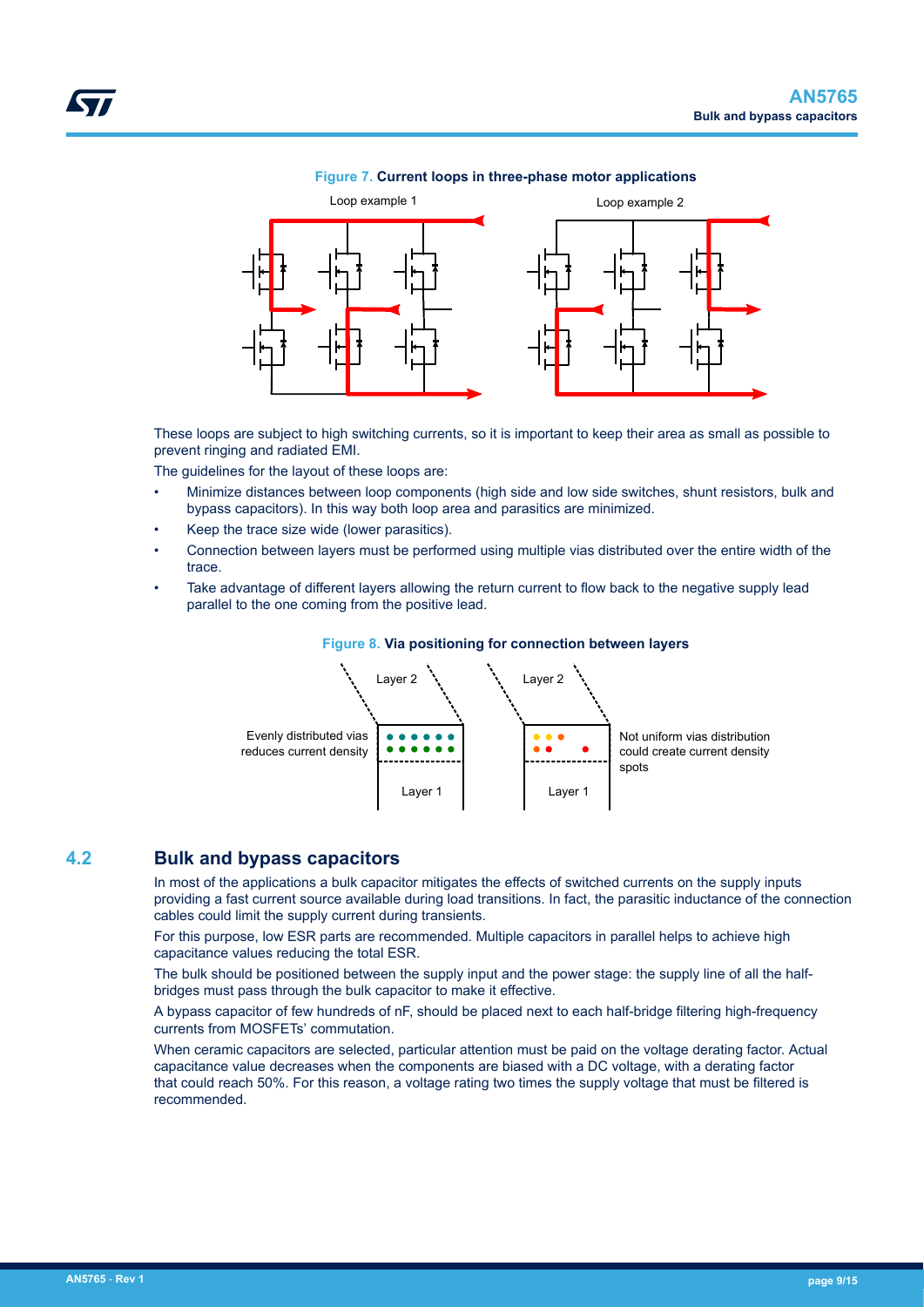# <span id="page-9-0"></span>**5 Ground layout**

Ground separation is a key point, in particular for high current applications. Three main grounds should be considered:

- 1. **Device ground** (pin 44 and exposed pad): It is the ground reference for the MCU, operational amplifiers, comparators, 12 V regulator and low side gate drivers.
- 2. **Buck ground**: It is the ground of the buck's output capacitor.
- 3. **Power ground**: It is the power stage ground where the inverter current flows.

The connection point of the three grounds is the input bulk capacitor.

The exposed pad of the device should be connected to the ground plane using multiple via holes. This has the main purpose of improving the heat dissipation of the device.



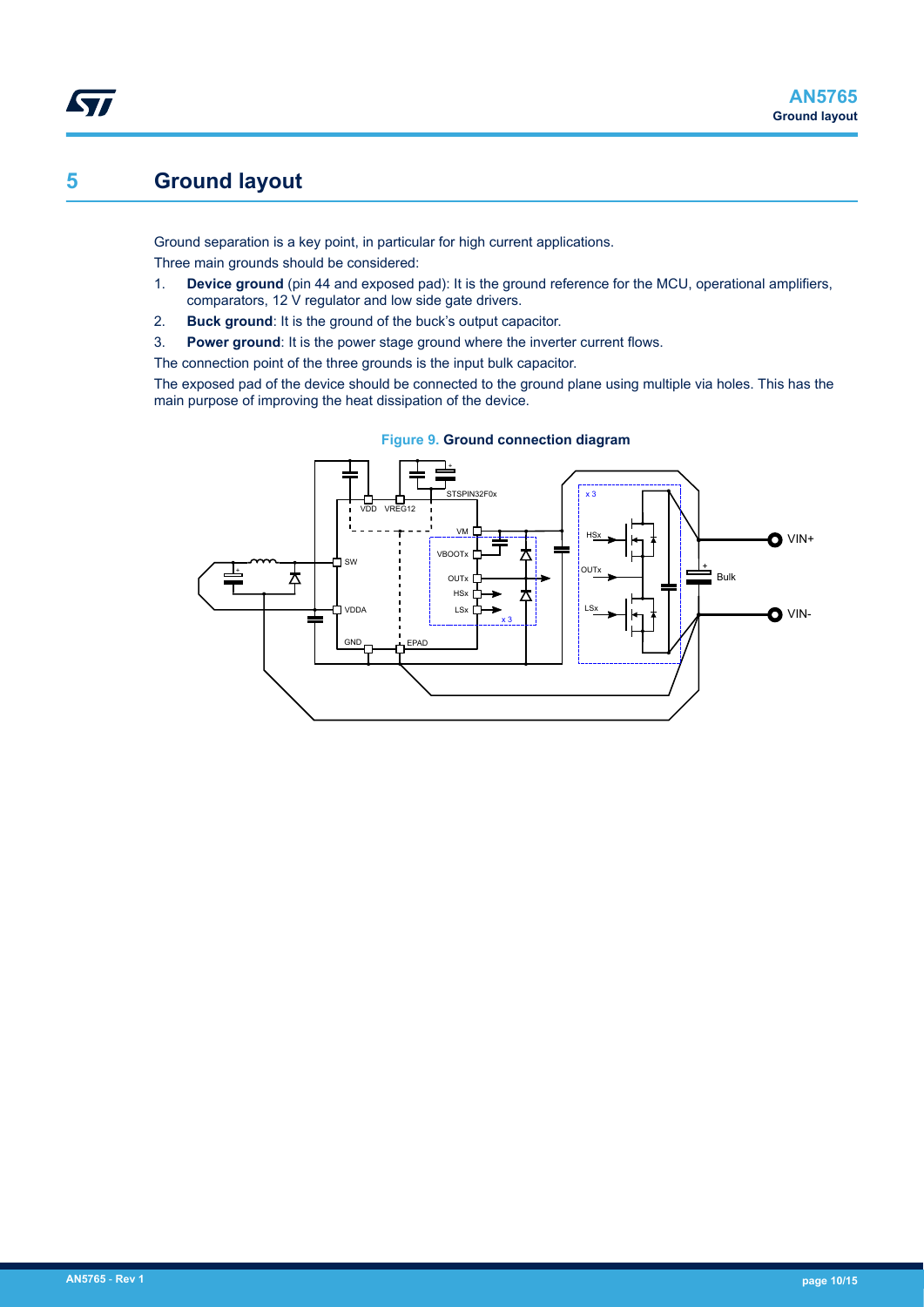# <span id="page-10-0"></span>**Revision history**

### **Table 1. Document revision history**

| <b>Date</b> | <b>Version</b> | <b>Changes</b>   |
|-------------|----------------|------------------|
| 03-Feb-2022 |                | Initial release. |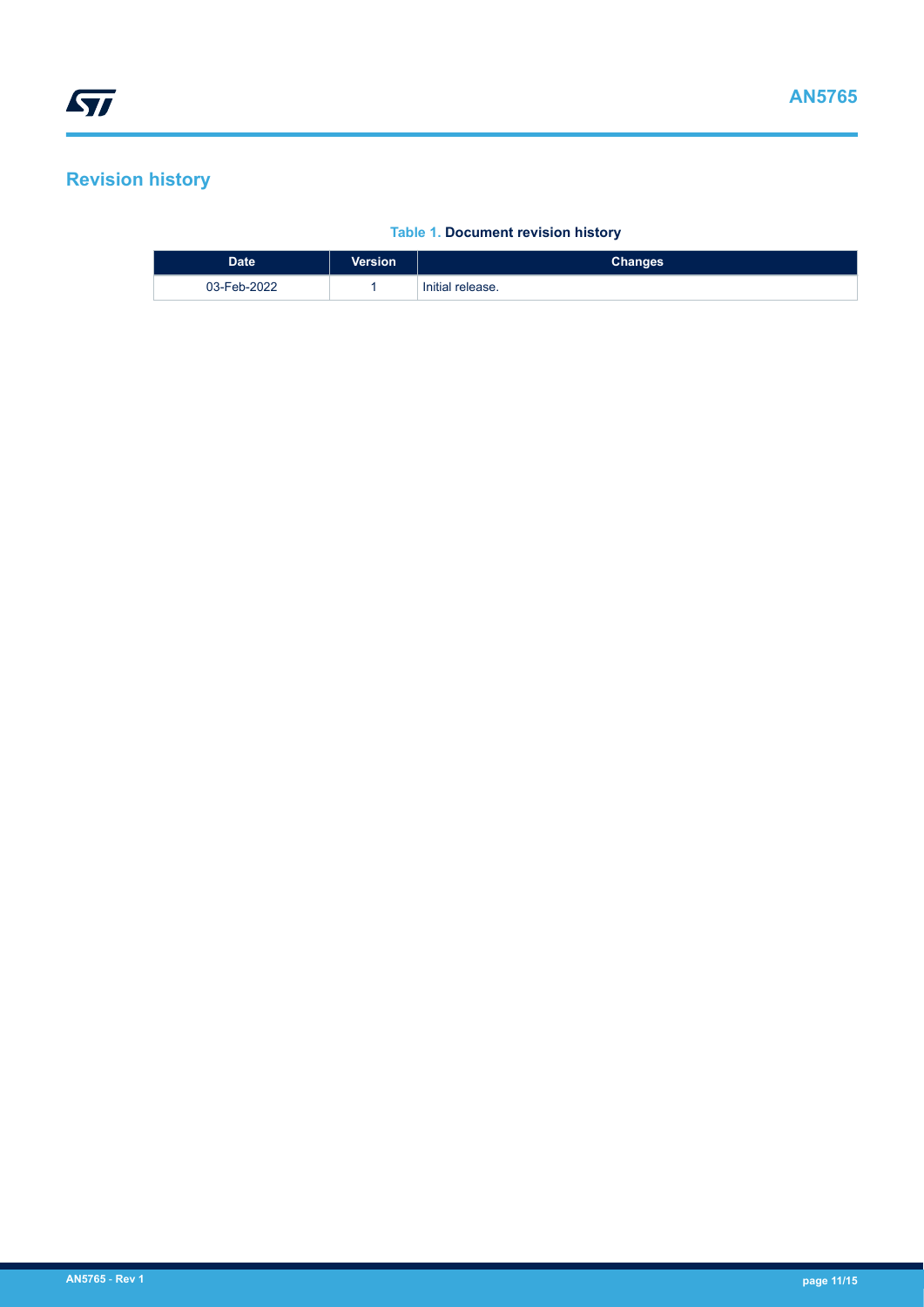# **Contents**

| $\blacktriangleleft$ |     |                                                          |  |
|----------------------|-----|----------------------------------------------------------|--|
| $\overline{2}$       |     |                                                          |  |
| $\mathbf{3}$         |     |                                                          |  |
|                      | 3.1 |                                                          |  |
|                      | 3.2 |                                                          |  |
|                      | 3.3 |                                                          |  |
|                      | 3.4 | Below-ground and overshoot protection diodes (optional)5 |  |
| $\blacktriangle$     |     |                                                          |  |
|                      | 4.1 |                                                          |  |
|                      | 4.2 |                                                          |  |
| $5\phantom{.0}$      |     |                                                          |  |
|                      |     |                                                          |  |
|                      |     |                                                          |  |
|                      |     |                                                          |  |
|                      |     |                                                          |  |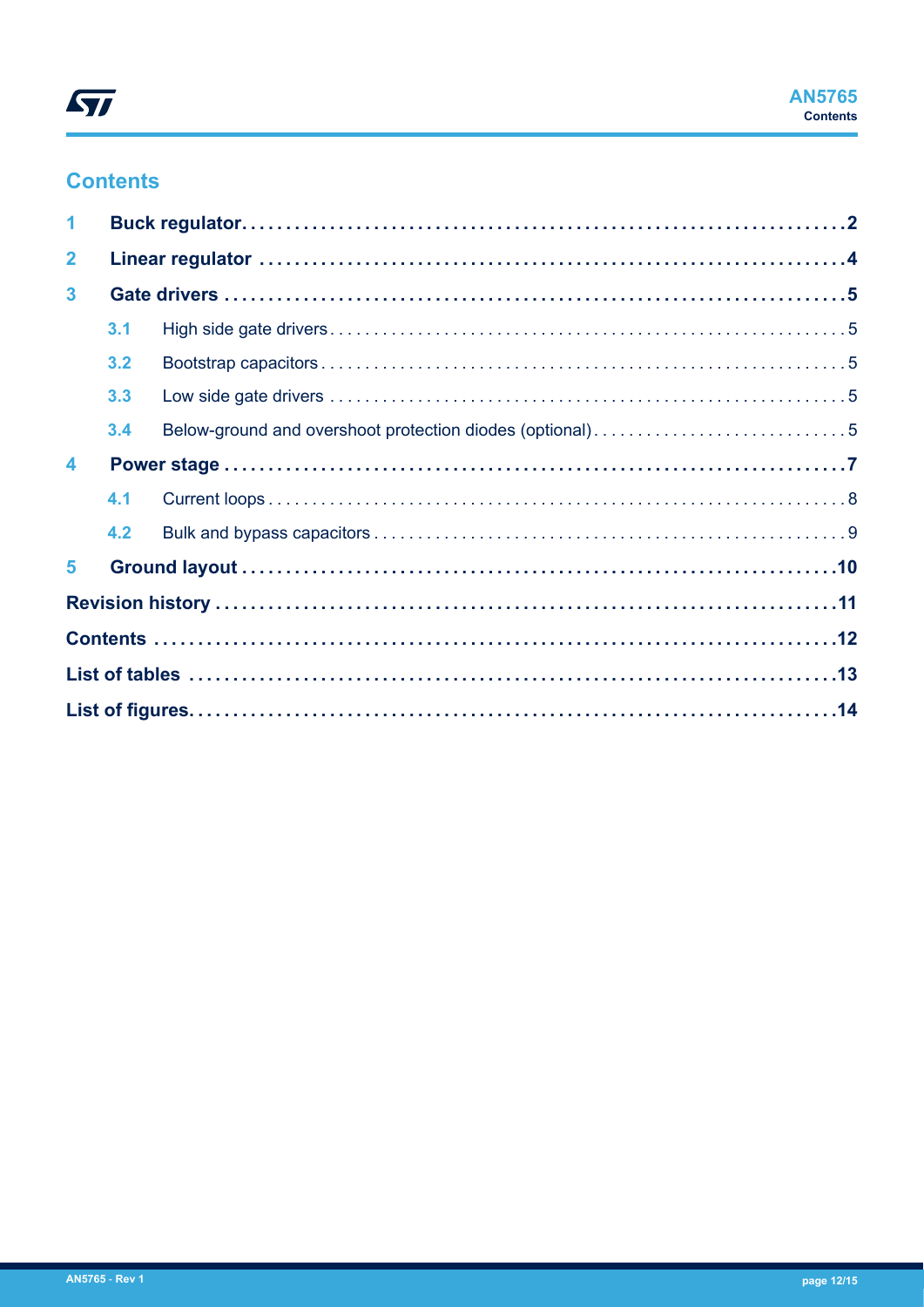# <span id="page-12-0"></span>**List of tables**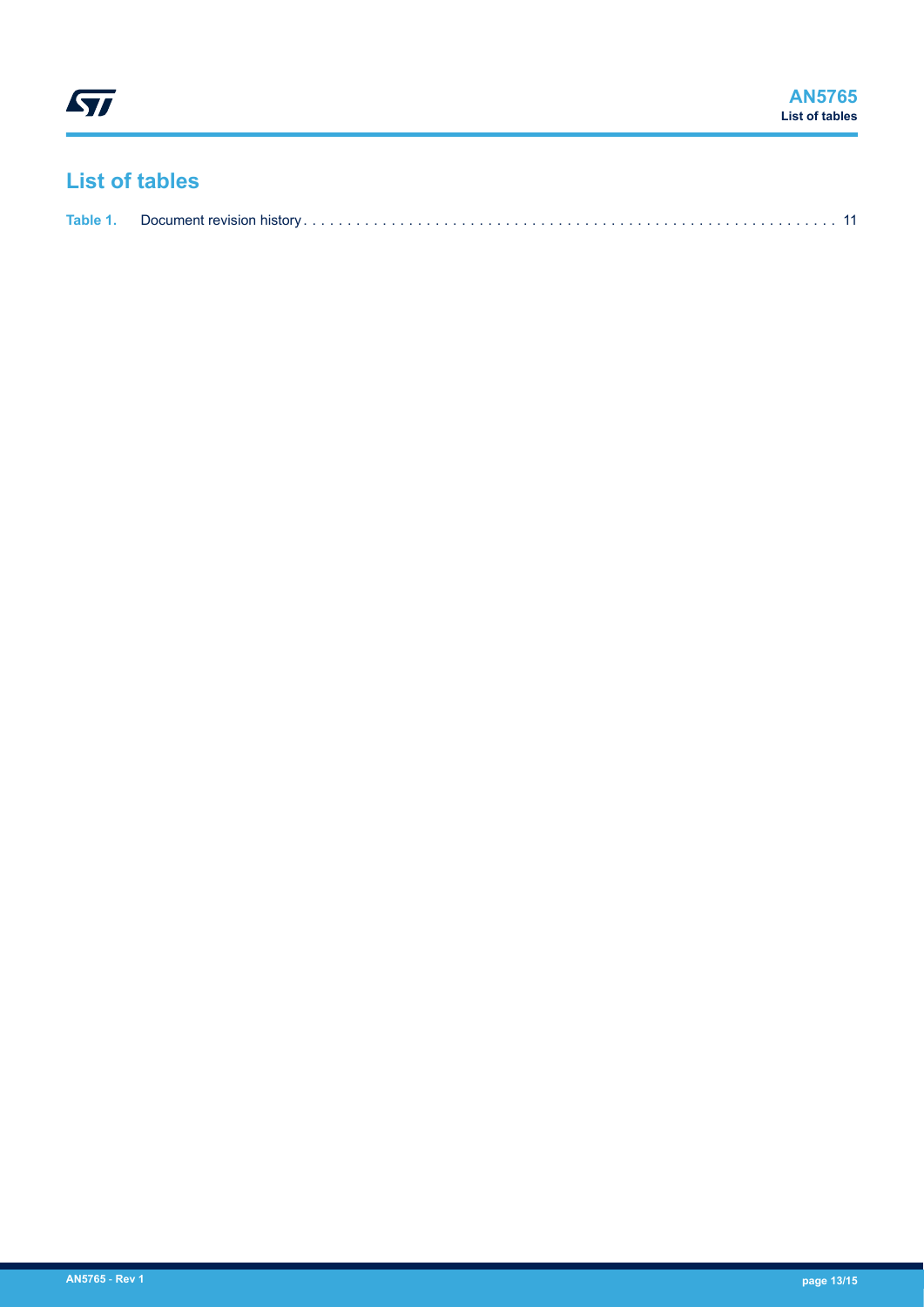# <span id="page-13-0"></span>**List of figures**

| Figure 1. |  |
|-----------|--|
| Figure 2. |  |
| Figure 3. |  |
| Figure 4. |  |
| Figure 5. |  |
| Figure 6. |  |
| Figure 7. |  |
| Figure 8. |  |
| Figure 9. |  |